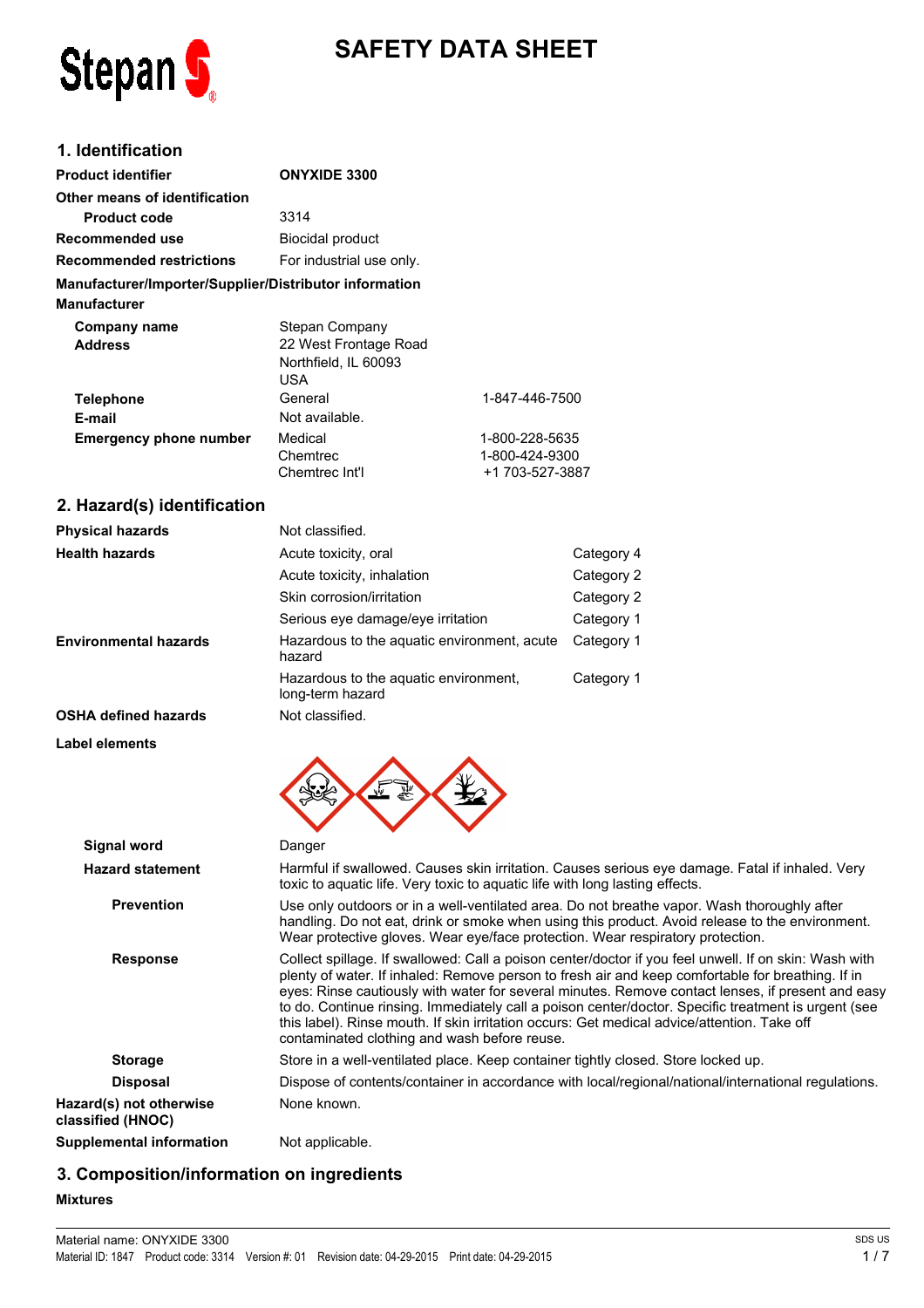| <b>Chemical name</b>                                                         | <b>Common name and synonyms</b>                                                                                                                                                                                                                                                                                                                                                                                                                                                                                                                                                                                                    | <b>CAS number</b> | %    |
|------------------------------------------------------------------------------|------------------------------------------------------------------------------------------------------------------------------------------------------------------------------------------------------------------------------------------------------------------------------------------------------------------------------------------------------------------------------------------------------------------------------------------------------------------------------------------------------------------------------------------------------------------------------------------------------------------------------------|-------------------|------|
| Alkyl Dimethyl Benzyl Ammonium<br>Saccharinate                               |                                                                                                                                                                                                                                                                                                                                                                                                                                                                                                                                                                                                                                    | 68989-01-5        | > 95 |
| 4. First-aid measures                                                        |                                                                                                                                                                                                                                                                                                                                                                                                                                                                                                                                                                                                                                    |                   |      |
| <b>Inhalation</b>                                                            | Remove victim to fresh air and keep at rest in a position comfortable for breathing. Oxygen or<br>artificial respiration if needed. Do not use mouth-to-mouth method if victim inhaled the substance.<br>Induce artificial respiration with the aid of a pocket mask equipped with a one-way valve or other<br>proper respiratory medical device. Call a physician or poison control center immediately.                                                                                                                                                                                                                           |                   |      |
| <b>Skin contact</b>                                                          | Wash with plenty of soap and water. If skin irritation occurs: Get medical advice/attention. Take off<br>contaminated clothing and wash before reuse.                                                                                                                                                                                                                                                                                                                                                                                                                                                                              |                   |      |
| Eye contact                                                                  | Immediately flush eyes with plenty of water for at least 15 minutes. Remove contact lenses, if<br>present and easy to do. Continue rinsing. Get medical attention immediately.                                                                                                                                                                                                                                                                                                                                                                                                                                                     |                   |      |
| Ingestion                                                                    | Rinse mouth. IF SWALLOWED: Call a POISON CENTER or doctor/physician if you feel unwell.                                                                                                                                                                                                                                                                                                                                                                                                                                                                                                                                            |                   |      |
| <b>Most important</b><br>symptoms/effects, acute and<br>delayed              | Symptoms may include stinging, tearing, redness, swelling, and blurred vision. Permanent eye<br>damage including blindness could result. Skin irritation. May cause redness and pain.                                                                                                                                                                                                                                                                                                                                                                                                                                              |                   |      |
| Indication of immediate<br>medical attention and special<br>treatment needed | Provide general supportive measures and treat symptomatically. In case of shortness of breath,<br>give oxygen. Keep victim warm. Keep victim under observation. Symptoms may be delayed.                                                                                                                                                                                                                                                                                                                                                                                                                                           |                   |      |
| <b>General information</b>                                                   | In the case of accident or if you feel unwell, seek medical advice immediately (show the label<br>where possible). Ensure that medical personnel are aware of the material(s) involved, and take<br>precautions to protect themselves.                                                                                                                                                                                                                                                                                                                                                                                             |                   |      |
| 5. Fire-fighting measures                                                    |                                                                                                                                                                                                                                                                                                                                                                                                                                                                                                                                                                                                                                    |                   |      |
| Suitable extinguishing media                                                 | Water fog. Foam. Dry chemical powder. Carbon dioxide (CO2).                                                                                                                                                                                                                                                                                                                                                                                                                                                                                                                                                                        |                   |      |
| Unsuitable extinguishing<br>media                                            | Do not use water jet as an extinguisher, as this will spread the fire.                                                                                                                                                                                                                                                                                                                                                                                                                                                                                                                                                             |                   |      |
| Specific hazards arising from<br>the chemical                                | During fire, gases hazardous to health may be formed.                                                                                                                                                                                                                                                                                                                                                                                                                                                                                                                                                                              |                   |      |
| Special protective equipment<br>and precautions for firefighters             | Self-contained breathing apparatus and full protective clothing must be worn in case of fire.                                                                                                                                                                                                                                                                                                                                                                                                                                                                                                                                      |                   |      |
| <b>Fire-fighting</b><br>equipment/instructions                               | Move containers from fire area if you can do so without risk.                                                                                                                                                                                                                                                                                                                                                                                                                                                                                                                                                                      |                   |      |
| <b>Specific methods</b>                                                      | Use standard firefighting procedures and consider the hazards of other involved materials.                                                                                                                                                                                                                                                                                                                                                                                                                                                                                                                                         |                   |      |
| <b>General fire hazards</b>                                                  | No unusual fire or explosion hazards noted.                                                                                                                                                                                                                                                                                                                                                                                                                                                                                                                                                                                        |                   |      |
| 6. Accidental release measures                                               |                                                                                                                                                                                                                                                                                                                                                                                                                                                                                                                                                                                                                                    |                   |      |
| Personal precautions,<br>protective equipment and<br>emergency procedures    | Immediately evacuate personnel to safe areas. Keep unnecessary personnel away. Keep people<br>away from and upwind of spill/leak. Wear appropriate protective equipment and clothing during<br>clean-up. Fully encapsulating, vapor protective clothing should be worn for spills and leaks with no<br>fire. Do not breathe vapor. Do not touch damaged containers or spilled material unless wearing<br>appropriate protective clothing. Ventilate closed spaces before entering them. Local authorities<br>should be advised if significant spillages cannot be contained. For personal protection, see section<br>8 of the SDS. |                   |      |
| <b>Methods and materials for</b><br>containment and cleaning up              | Large Spills: Stop the flow of material, if this is without risk. Dike the spilled material, where this is<br>possible. Cover with plastic sheet to prevent spreading. Absorb in vermiculite, dry sand or earth<br>and place into containers. Prevent product from entering drains. Following product recovery, flush<br>area with water.                                                                                                                                                                                                                                                                                          |                   |      |
|                                                                              | Small Spills: Wipe up with absorbent material (e.g. cloth, fleece). Clean surface thoroughly to<br>remove residual contamination.                                                                                                                                                                                                                                                                                                                                                                                                                                                                                                  |                   |      |

Never return spills to original containers for re-use. For waste disposal, see section 13 of the SDS. **Environmental precautions** Avoid release to the environment. Contact local authorities in case of spillage to drain/aquatic environment. Prevent further leakage or spillage if safe to do so. Do not contaminate water. Avoid discharge into drains, water courses or onto the ground.

### **7. Handling and storage**

| <b>Precautions for safe handling</b> | Do not breathe vapor. Do not get this material in contact with eyes. Do not taste or swallow. Avoid<br>contact with skin. Avoid contact with clothing. Use only outdoors or in a well-ventilated area. Wear<br>appropriate personal protective equipment. Observe good industrial hygiene practices. When<br>using, do not eat, drink or smoke. Wash hands thoroughly after handling. Avoid release to the<br>environment. Do not empty into drains. |
|--------------------------------------|------------------------------------------------------------------------------------------------------------------------------------------------------------------------------------------------------------------------------------------------------------------------------------------------------------------------------------------------------------------------------------------------------------------------------------------------------|
| Conditions for safe storage,         | Store locked up. Store in original tightly closed container. Store in a well-ventilated place. Store                                                                                                                                                                                                                                                                                                                                                 |
| including any incompatibilities      | away from incompatible materials (see Section 10 of the SDS).                                                                                                                                                                                                                                                                                                                                                                                        |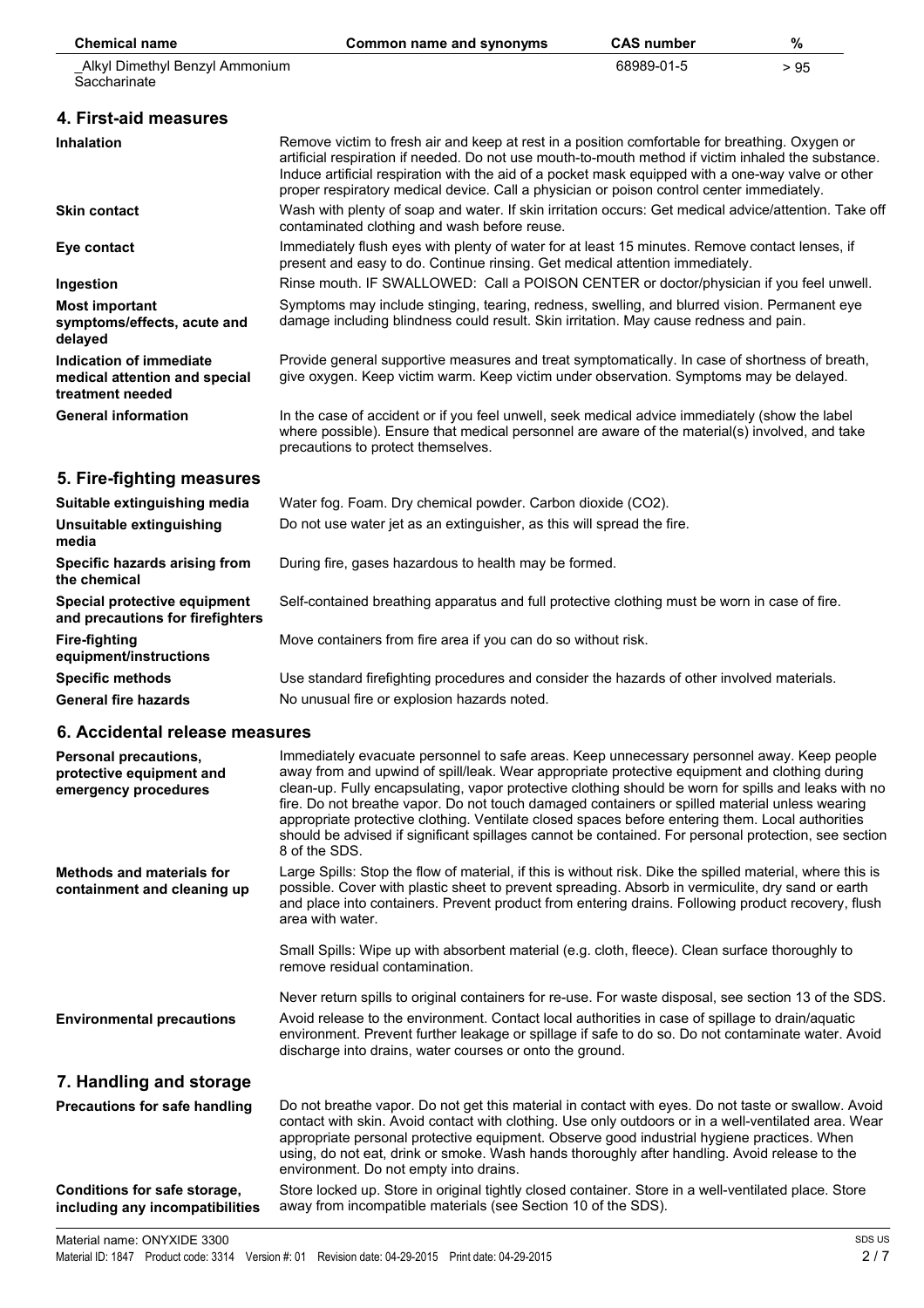### **8. Exposure controls/personal protection**

| <b>Occupational exposure limits</b>      | No exposure limits noted for ingredient(s).                                                                                                                                                                                                                                                                                                                                                                                                                                                      |  |
|------------------------------------------|--------------------------------------------------------------------------------------------------------------------------------------------------------------------------------------------------------------------------------------------------------------------------------------------------------------------------------------------------------------------------------------------------------------------------------------------------------------------------------------------------|--|
| <b>Biological limit values</b>           | No biological exposure limits noted for the ingredient(s).                                                                                                                                                                                                                                                                                                                                                                                                                                       |  |
| Appropriate engineering<br>controls      | Good general ventilation (typically 10 air changes per hour) should be used. Ventilation rates<br>should be matched to conditions. If applicable, use process enclosures, local exhaust ventilation,<br>or other engineering controls to maintain airborne levels below recommended exposure limits. If<br>exposure limits have not been established, maintain airborne levels to an acceptable level. Eye<br>wash facilities and emergency shower must be available when handling this product. |  |
|                                          | Individual protection measures, such as personal protective equipment                                                                                                                                                                                                                                                                                                                                                                                                                            |  |
| Eye/face protection                      | Wear safety glasses with side shields (or goggles) and a face shield. Wear a full-face respirator, if<br>needed.                                                                                                                                                                                                                                                                                                                                                                                 |  |
| <b>Hand protection</b>                   | Wear appropriate chemical resistant gloves.                                                                                                                                                                                                                                                                                                                                                                                                                                                      |  |
| <b>Skin protection</b>                   |                                                                                                                                                                                                                                                                                                                                                                                                                                                                                                  |  |
| <b>Other</b>                             | Wear appropriate chemical resistant clothing.                                                                                                                                                                                                                                                                                                                                                                                                                                                    |  |
| <b>Respiratory protection</b>            | If engineering controls do not maintain airborne concentrations below recommended exposure<br>limits (where applicable) or to an acceptable level (in countries where exposure limits have not<br>been established), an approved respirator must be worn. Wear positive pressure self-contained<br>breathing apparatus (SCBA).                                                                                                                                                                   |  |
| <b>Thermal hazards</b>                   | Wear appropriate thermal protective clothing, when necessary.                                                                                                                                                                                                                                                                                                                                                                                                                                    |  |
| <b>General hygiene</b><br>considerations | When using, do not eat, drink or smoke. Always observe good personal hygiene measures, such<br>as washing after handling the material and before eating, drinking, and/or smoking. Routinely<br>wash work clothing and protective equipment to remove contaminants.                                                                                                                                                                                                                              |  |

# **9. Physical and chemical properties**

| Appearance                                   |                                                |
|----------------------------------------------|------------------------------------------------|
| <b>Physical state</b>                        | Solid.                                         |
| Form                                         | Solid.                                         |
| Color                                        | White to off-white.                            |
| Odor                                         | Not available.                                 |
| <b>Odor threshold</b>                        | Not available.                                 |
| рH                                           | Not available.                                 |
| <b>Melting point/freezing point</b>          | 163.4 - 167 °F (73 - 75 °C)                    |
| Initial boiling point and boiling<br>range   | Not available.                                 |
| <b>Flash point</b>                           | > 201 °F (> 93.9 °C) Pensky-Martens Closed Cup |
| <b>Evaporation rate</b>                      | Estimated slower than ethyl ether.             |
| <b>Flammability (solid, gas)</b>             | Not available.                                 |
| Upper/lower flammability or explosive limits |                                                |
| <b>Flammability limit - lower</b><br>(%)     | Not available.                                 |
| <b>Flammability limit - upper</b><br>(%)     | NOT DETERMINED.                                |
| Explosive limit - lower (%)                  | Not available.                                 |
| Explosive limit - upper (%)                  | Not available.                                 |
| Vapor pressure                               | Not Determined or Unknown                      |
| <b>Vapor density</b>                         | Not applicable.                                |
| <b>Relative density</b>                      | Not available.                                 |
| Solubility(ies)                              |                                                |
| Solubility (water)                           | $< 0.01 \%$                                    |
| <b>Auto-ignition temperature</b>             | Not available.                                 |
| <b>Decomposition temperature</b>             | Not available.                                 |
| <b>Viscosity</b>                             | Not available.                                 |
| <b>Other information</b>                     |                                                |
| <b>Percent volatile</b>                      | 1 % (includes water)                           |
| <b>Specific gravity</b>                      | 1.0500 @ 100C                                  |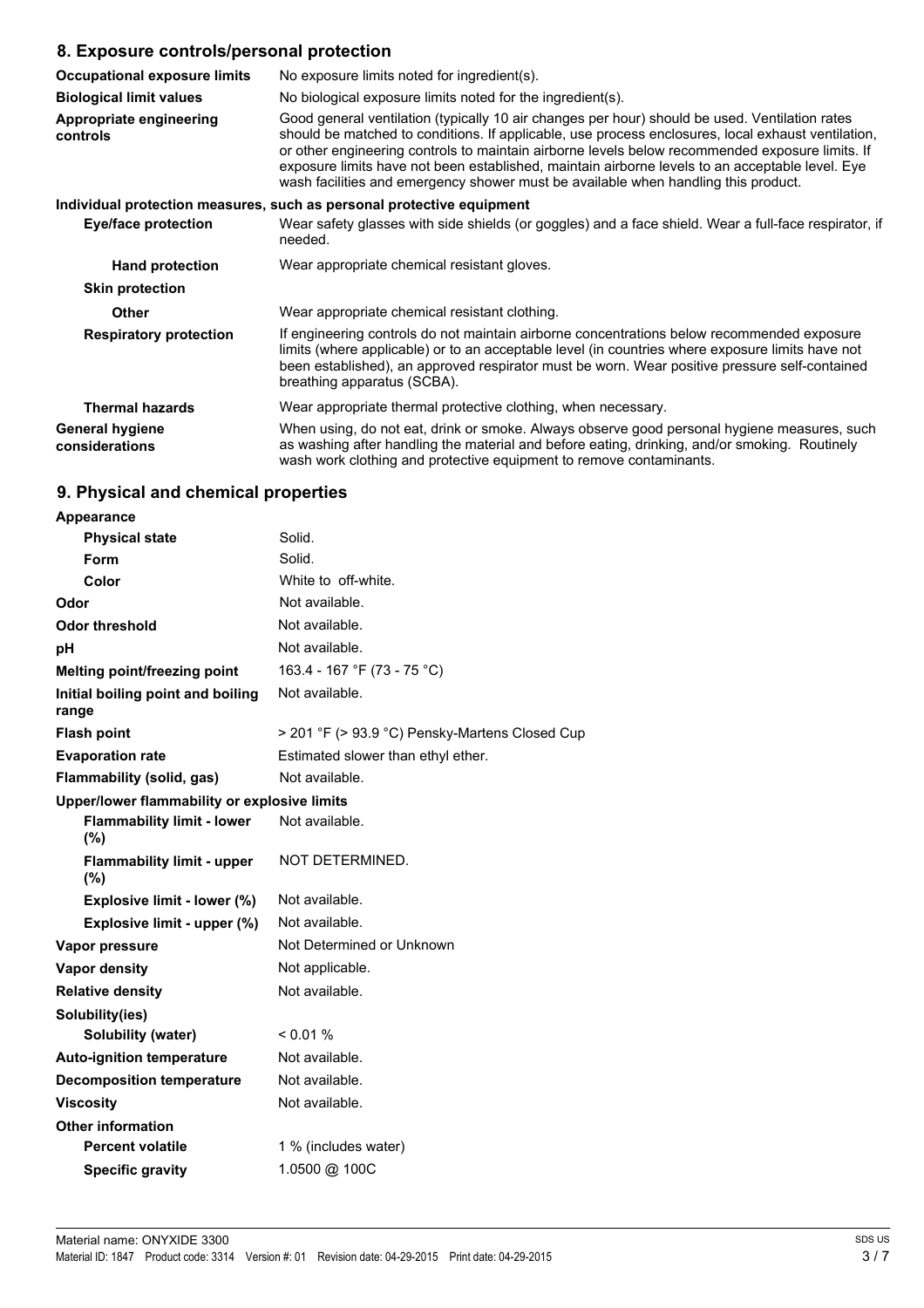# **10. Stability and reactivity**

| <b>Reactivity</b>                            | The product is stable and non-reactive under normal conditions of use, storage and transport. |
|----------------------------------------------|-----------------------------------------------------------------------------------------------|
| <b>Chemical stability</b>                    | Material is stable under normal conditions.                                                   |
| <b>Possibility of hazardous</b><br>reactions | No dangerous reaction known under conditions of normal use.                                   |
| <b>Conditions to avoid</b>                   | Avoid temperatures exceeding the flash point. Contact with incompatible materials.            |
| Incompatible materials                       | Strong oxidizing agents.                                                                      |
| <b>Hazardous decomposition</b><br>products   | No hazardous decomposition products are known.                                                |

### **11. Toxicological information**

# **Information on likely routes of exposure**

| Ingestion                                         | Harmful if swallowed.                                                                                                                                                                 |
|---------------------------------------------------|---------------------------------------------------------------------------------------------------------------------------------------------------------------------------------------|
| <b>Inhalation</b>                                 | Fatal if inhaled.                                                                                                                                                                     |
| <b>Skin contact</b>                               | Causes skin irritation.                                                                                                                                                               |
| Eye contact                                       | Causes serious eye damage.                                                                                                                                                            |
| Symptoms related to the<br>physical, chemical and | Symptoms may include stinging, tearing, redness, swelling, and blurred vision. Permanent eye<br>damage including blindness could result. Skin irritation. May cause redness and pain. |

**toxicological characteristics**

#### **Information on toxicological effects**

| <b>Acute toxicity</b>                                 | Fatal if inhaled. Harmful if swallowed.                                                                             |                     |
|-------------------------------------------------------|---------------------------------------------------------------------------------------------------------------------|---------------------|
| <b>Product</b>                                        | <b>Species</b>                                                                                                      | <b>Test Results</b> |
| ONYXIDE 3300                                          |                                                                                                                     |                     |
| Acute                                                 |                                                                                                                     |                     |
| Dermal                                                |                                                                                                                     |                     |
| LD <sub>50</sub>                                      | Rabbit                                                                                                              | > 5000 mg/kg        |
| Inhalation                                            |                                                                                                                     |                     |
| LD50                                                  |                                                                                                                     | $< 0.51$ mg/l       |
| Oral                                                  |                                                                                                                     |                     |
| LD50                                                  | Rat                                                                                                                 | 500 - 5000 mg/kg    |
| <b>Skin corrosion/irritation</b>                      | Causes skin irritation.                                                                                             |                     |
| Serious eye damage/eye<br>irritation                  | Causes serious eye damage.                                                                                          |                     |
| <b>Respiratory or skin sensitization</b>              |                                                                                                                     |                     |
| <b>Respiratory sensitization</b>                      | Not available.                                                                                                      |                     |
| <b>Skin sensitization</b>                             | This product is not expected to cause skin sensitization.                                                           |                     |
| <b>Germ cell mutagenicity</b>                         | No data available to indicate product or any components present at greater than 0.1% are<br>mutagenic or genotoxic. |                     |
| Carcinogenicity                                       | This product is not considered to be a carcinogen by IARC, ACGIH, NTP, or OSHA.                                     |                     |
|                                                       | US. OSHA Specifically Regulated Substances (29 CFR 1910.1001-1050)                                                  |                     |
| Not listed.                                           |                                                                                                                     |                     |
| <b>Reproductive toxicity</b>                          | This product is not expected to cause reproductive or developmental effects.                                        |                     |
| Specific target organ toxicity -<br>single exposure   | Not classified.                                                                                                     |                     |
| Specific target organ toxicity -<br>repeated exposure | Not classified.                                                                                                     |                     |
| <b>Aspiration hazard</b>                              | Not applicable.                                                                                                     |                     |

# **12. Ecological information**

| Very toxic to aquatic life with long lasting effects. Accumulation in aquatic organisms is expected.<br>Ecotoxicity |                |                       |
|---------------------------------------------------------------------------------------------------------------------|----------------|-----------------------|
|                                                                                                                     | <b>Species</b> | <b>Test Results</b>   |
|                                                                                                                     |                |                       |
|                                                                                                                     |                |                       |
| EC50                                                                                                                | Algae          | 0.0333 mg/l, 72 hours |
| EC50                                                                                                                | Daphnia        | 0.0353 mg/l, 48 hours |
| LC50                                                                                                                | Fish           | 1.36 mg/l, 96 hours   |
|                                                                                                                     |                |                       |

Material name: ONYXIDE 3300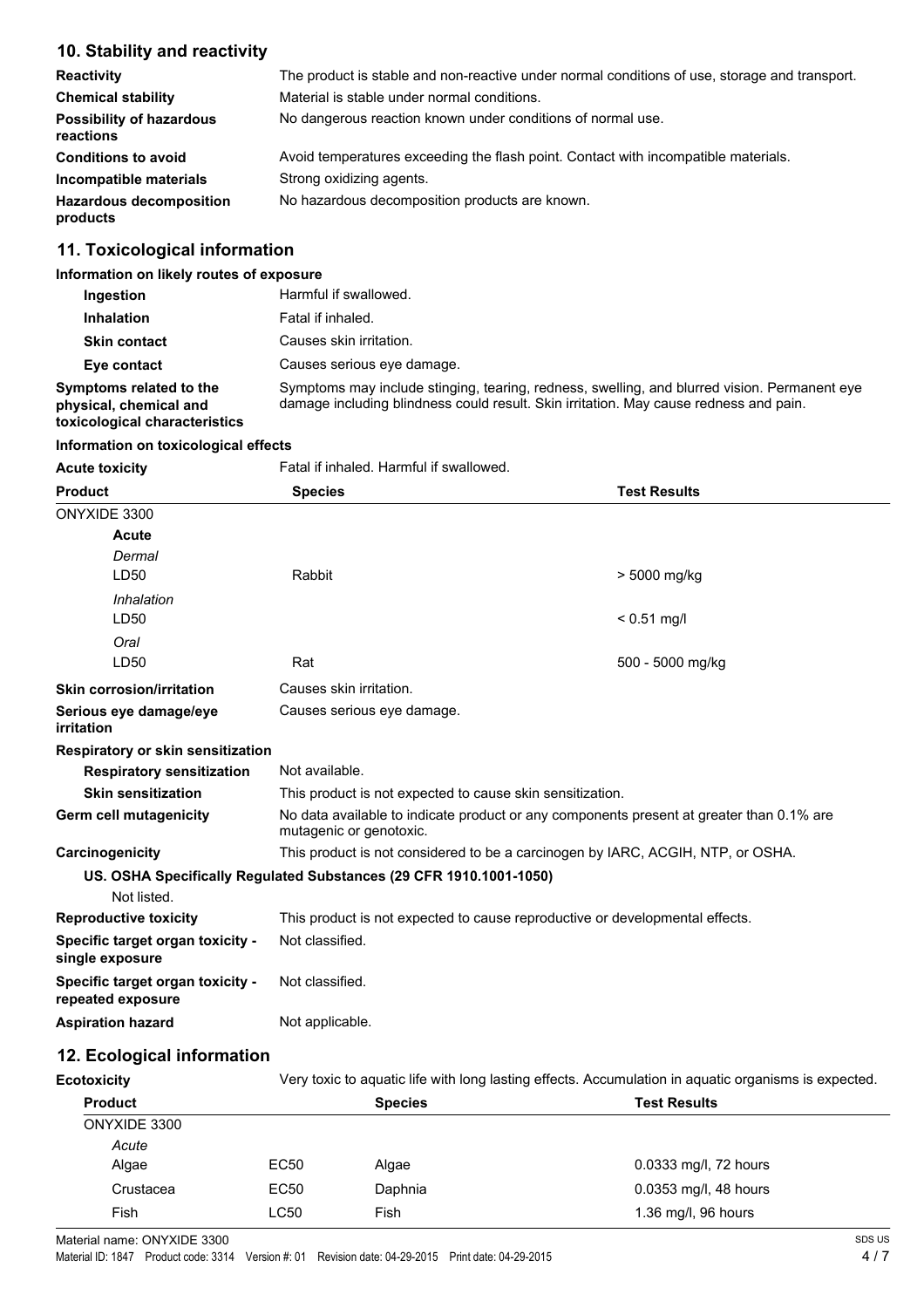| Persistence and degradability    | Readily biodegradable.                                                                                                                                                                     |
|----------------------------------|--------------------------------------------------------------------------------------------------------------------------------------------------------------------------------------------|
| <b>Bioaccumulative potential</b> | No data available.                                                                                                                                                                         |
| Mobility in soil                 | No data available.                                                                                                                                                                         |
| Other adverse effects            | No other adverse environmental effects (e.g. ozone depletion, photochemical ozone creation<br>potential, endocrine disruption, global warming potential) are expected from this component. |

### **13. Disposal considerations**

| <b>Disposal instructions</b>             | CONTAINER DISPOSAL - Nonrefillable container. Do not reuse or refill this container. Clean<br>container promptly after emptying. Triple rinse empty container with water. Then offer for<br>recycling or reconditioning. If not available, puncture and dispose in a sanitary landfill.                                                                                                                    |
|------------------------------------------|------------------------------------------------------------------------------------------------------------------------------------------------------------------------------------------------------------------------------------------------------------------------------------------------------------------------------------------------------------------------------------------------------------|
|                                          | PESTICIDE DISPOSAL - Pesticide wastes are acutely hazardous. Improper disposal of excess<br>pesticide, spray mixture, or rinsate is a violation of Federal Law. If these wastes cannot be<br>disposed of by use according to label instructions contact your State Pesticide or Environmental<br>Control Agency, or the Hazardous Waste representative at the nearest EPA Regional Office for<br>quidance. |
| Hazardous waste code                     | The waste code should be assigned in discussion between the user, the producer and the waste<br>disposal company.                                                                                                                                                                                                                                                                                          |
| Waste from residues / unused<br>products | Dispose of in accordance with local regulations. Empty containers or liners may retain some<br>product residues. This material and its container must be disposed of in a safe manner (see:<br>Disposal instructions).                                                                                                                                                                                     |
| Contaminated packaging                   | Empty containers should be taken to an approved waste handling site for recycling or disposal.<br>Since emptied containers may retain product residue, follow label warnings even after container is<br>emptied.                                                                                                                                                                                           |

### **14. Transport information**

#### **DOT**

Not regulated as dangerous goods.

#### **IATA**

| <b>IAIA</b>                                                                    |                                                                                                      |
|--------------------------------------------------------------------------------|------------------------------------------------------------------------------------------------------|
| <b>UN number</b>                                                               | <b>UN3077</b>                                                                                        |
| UN proper shipping name                                                        | Environmentally Hazardous Substance, Solid, N.O.S. (_Alkyl Dimethyl Benzyl Ammonium<br>Saccharinate) |
| Transport hazard class(es)                                                     |                                                                                                      |
| Class                                                                          | 9                                                                                                    |
| <b>Subsidiary risk</b>                                                         |                                                                                                      |
| Packing group                                                                  | Ш                                                                                                    |
| <b>Environmental hazards</b>                                                   | Marine Pollutant                                                                                     |
|                                                                                | Special precautions for user Read safety instructions, SDS and emergency procedures before handling. |
| <b>IMDG</b>                                                                    |                                                                                                      |
| <b>UN number</b>                                                               | <b>UN3077</b>                                                                                        |
| UN proper shipping name                                                        | Environmentally Hazardous Substance, Solid, N.O.S. (Alkyl Dimethyl Benzyl Ammonium<br>Saccharinate)  |
| Transport hazard class(es)                                                     |                                                                                                      |
| Class                                                                          | 9                                                                                                    |
| <b>Subsidiary risk</b>                                                         |                                                                                                      |
| Packing group                                                                  | Ш                                                                                                    |
| <b>Environmental hazards</b>                                                   |                                                                                                      |
| <b>Marine pollutant</b>                                                        | Yes                                                                                                  |
| <b>EmS</b>                                                                     | Not available.                                                                                       |
|                                                                                | Special precautions for user Read safety instructions, SDS and emergency procedures before handling. |
| Transport in bulk according to<br>Annex II of MARPOL 73/78 and<br>the IBC Code | Not available.                                                                                       |

### **IATA; IMDG**

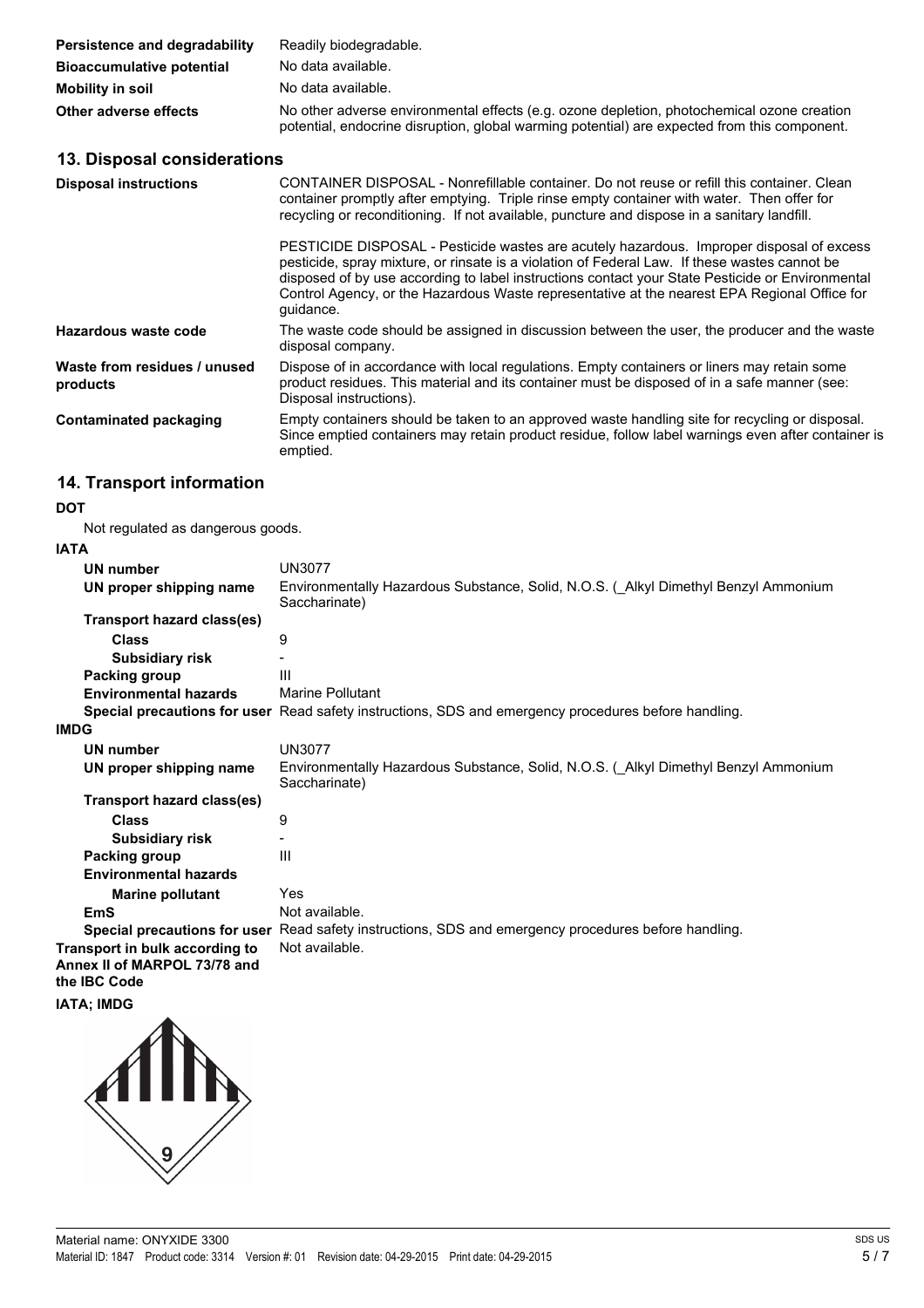#### **Marine pollutant**



### **15. Regulatory information**

**US federal regulations** This product is a "Hazardous Chemical" as defined by the OSHA Hazard Communication Standard, 29 CFR 1910.1200.

|                                                       | This product is a U.S. EPA registered pesticide.                                                                                                                                                                                                                                                                                                                                                                                |                        |
|-------------------------------------------------------|---------------------------------------------------------------------------------------------------------------------------------------------------------------------------------------------------------------------------------------------------------------------------------------------------------------------------------------------------------------------------------------------------------------------------------|------------------------|
| <b>CERCLA Hazardous Substance List (40 CFR 302.4)</b> |                                                                                                                                                                                                                                                                                                                                                                                                                                 |                        |
| Not listed.<br>Not listed.                            | US. OSHA Specifically Regulated Substances (29 CFR 1910.1001-1050)                                                                                                                                                                                                                                                                                                                                                              |                        |
|                                                       | Superfund Amendments and Reauthorization Act of 1986 (SARA)                                                                                                                                                                                                                                                                                                                                                                     |                        |
| <b>Hazard categories</b>                              | Immediate Hazard - Yes<br>Delaved Hazard - No<br>Fire Hazard - No<br>Pressure Hazard - No<br>Reactivity Hazard - No                                                                                                                                                                                                                                                                                                             |                        |
| <b>SARA 302 Extremely</b><br>hazardous substance      | No                                                                                                                                                                                                                                                                                                                                                                                                                              |                        |
| SARA 311/312 Hazardous<br>chemical                    | Yes                                                                                                                                                                                                                                                                                                                                                                                                                             |                        |
| SARA 313 (TRI reporting)<br>Not regulated.            |                                                                                                                                                                                                                                                                                                                                                                                                                                 |                        |
| Other federal regulations                             |                                                                                                                                                                                                                                                                                                                                                                                                                                 |                        |
|                                                       | Clean Air Act (CAA) Section 112 Hazardous Air Pollutants (HAPs) List                                                                                                                                                                                                                                                                                                                                                            |                        |
| Not regulated.<br>Not regulated.                      | Clean Air Act (CAA) Section 112(r) Accidental Release Prevention (40 CFR 68.130)                                                                                                                                                                                                                                                                                                                                                |                        |
| <b>Safe Drinking Water Act</b>                        | Not regulated.                                                                                                                                                                                                                                                                                                                                                                                                                  |                        |
| (SDWA)                                                |                                                                                                                                                                                                                                                                                                                                                                                                                                 |                        |
| <b>FIFRA Information</b>                              | This chemical is a pesticide product registered by the Environmental Protection Agency and is<br>subject to certain labeling requirements under federal pesticide law. These requirements differ<br>from the classification criteria and hazard information required for safety data sheets, and for<br>workplace labels of non-pesticide chemicals. Following is the hazard information as required on<br>the pesticide label: |                        |
| <b>Signal word</b>                                    | <b>DANGER</b>                                                                                                                                                                                                                                                                                                                                                                                                                   |                        |
| <b>Hazard statement</b>                               | Corrosive. Causes irreversible eye damage and skin burns. May be fatal if swallowed or absorbed<br>through skin. May be fatal if inhaled. This pesticide is toxic to fish.                                                                                                                                                                                                                                                      |                        |
| <b>US state regulations</b>                           |                                                                                                                                                                                                                                                                                                                                                                                                                                 |                        |
| US. Massachusetts RTK - Substance List                |                                                                                                                                                                                                                                                                                                                                                                                                                                 |                        |
| Not regulated.<br>US. Rhode Island RTK                |                                                                                                                                                                                                                                                                                                                                                                                                                                 |                        |
| Not regulated.                                        |                                                                                                                                                                                                                                                                                                                                                                                                                                 |                        |
| US. California Proposition 65                         | California Safe Drinking Water and Toxic Enforcement Act of 1986 (Proposition 65): This material is not known to contain<br>any chemicals currently listed as carcinogens or reproductive toxins.                                                                                                                                                                                                                               |                        |
| <b>International Inventories</b>                      |                                                                                                                                                                                                                                                                                                                                                                                                                                 |                        |
| Country(s) or region                                  | Inventory name                                                                                                                                                                                                                                                                                                                                                                                                                  | On inventory (yes/no)* |
| Australia                                             | Australian Inventory of Chemical Substances (AICS)                                                                                                                                                                                                                                                                                                                                                                              | Yes                    |
| Canada                                                | Domestic Substances List (DSL)                                                                                                                                                                                                                                                                                                                                                                                                  | No.                    |
| Canada                                                | Non-Domestic Substances List (NDSL)                                                                                                                                                                                                                                                                                                                                                                                             | Yes                    |

China Inventory of Existing Chemical Substances in China (IECSC) Yes